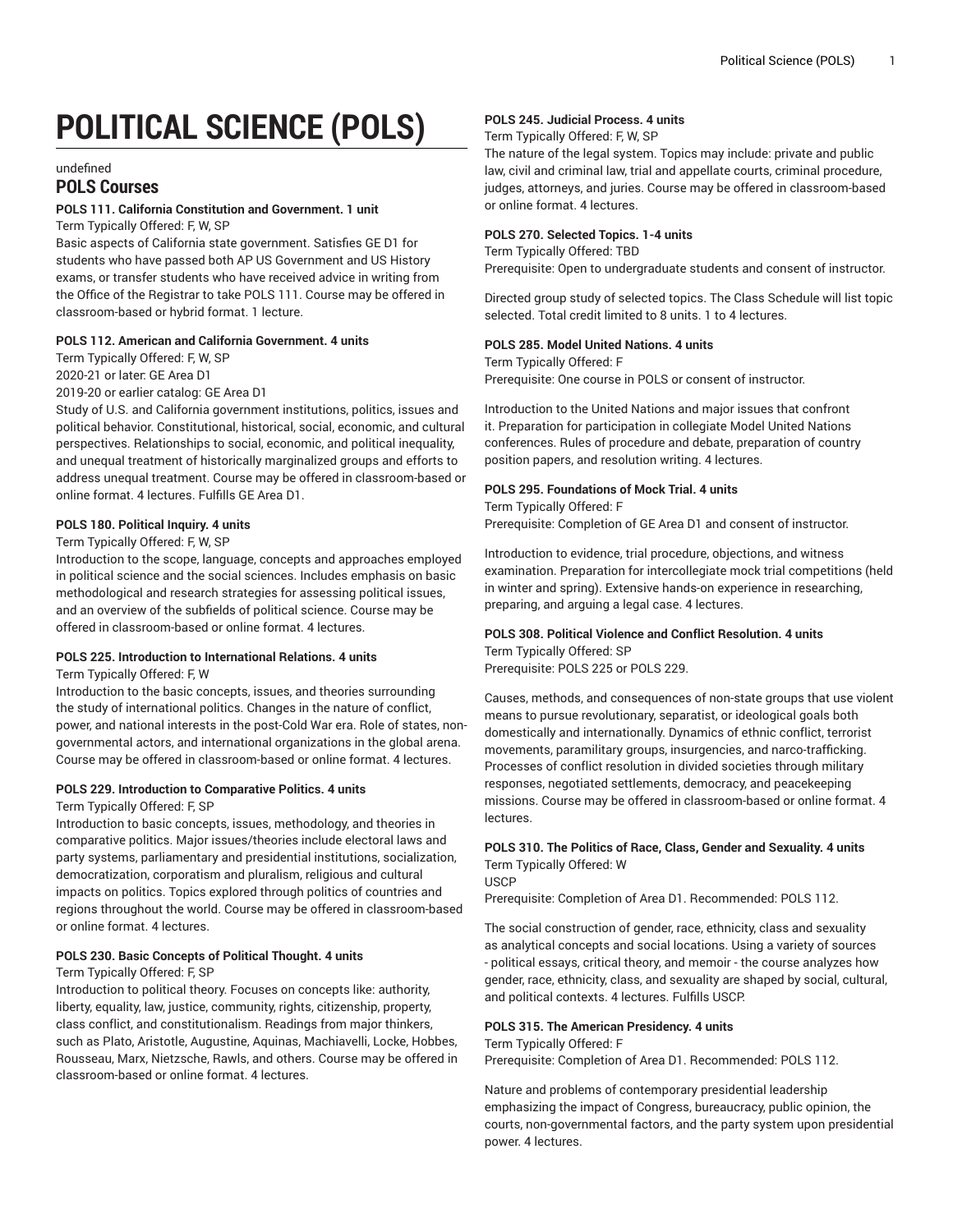#### **POLS 316. Political Participation. 4 units**

Term Typically Offered: F Prerequisite: Completion of Area D1. Recommended: POLS 112.

Role of political participation as manifested through social, psychological, and institutional constraints. Analysis of consensus and conflict in present day political participation as reflected in electoral, protest, and related behavior. 4 lectures.

#### **POLS 317. Campaigns and Elections. 4 units**

Term Typically Offered: SP Prerequisite: Completion of Area D1. Recommended: POLS 112.

Focus on contemporary political campaigns and elections in the U.S. Campaign management, message development and delivery. Impact of political ideology, mass media, technology, pressure groups on electoral outcomes. 4 lectures.

#### **POLS 319. United States Congress. 4 units**

Term Typically Offered: W Prerequisite: Completion of Area D1. Recommended: POLS 112.

Congressional elections and their effects on congressional actions, including the organization, procedures and consequences of the legislative process in Congress. 4 lectures.

# **POLS 321. Comparative Political Culture. 4 units**

Term Typically Offered: SP Prerequisite: POLS 229.

Survey of major concepts and theories of political culture and relationships among culture, politics, and society. Cultural influences of Christianity, Confucianism, Islam, and contemporary democratic, civic culture. The role of political culture in the industrialization process and post-colonial and post-communist transitions. Course may be offered in classroom-based, online, or hybrid format. 4 lectures.

#### **POLS 324. International Relations Theory. 4 units**

Term Typically Offered: TBD Prerequisite: POLS 225 or POLS 229.

Survey of theoretical approaches to the study of international political processes and issues, including foreign policies, global political issues, cooperation and conflict. Analyses of selected problems to elucidate differences between realist, liberal, socialist, constructivist, and other theories. 4 lectures.

#### **POLS 325. Global Political Issues. 4 units**

Term Typically Offered: F, W

2020-21 or later: Upper-Div GE Area D 2019-20 or earlier catalog: GE Area D5

Prerequisite: Junior standing; completion of GE Area A with grades of C- or better; one course in GE Area B4 with a grade of C- or better (GE Area B1 for students on the 2019-20 or earlier catalogs); and one lowerdivision course in GE Area D.

Concepts and theories in international relations and contemporary global issues. Application of principles of international relations to political issues and subjects which affect our lives. Course may be offered in classroom-based, online, or hybrid format. 4 lectures. Fulfills GE Upper-Division D (GE Area D5 for students on the 2019-20 or earlier catalogs).

# **POLS 328. Politics of Developing Areas. 4 units**

Term Typically Offered: W Prerequisite: POLS 225 or POLS 229.

A detailed survey of the domestic politics of developing countries from a comparative perspective. Assessment of theories of development with appropriate examples taken from particular areas and countries. Repeatable to 8 units with different subtitles (e.g., 'Latin America,' 'East Asia,' 'Africa'). The Class Schedule will list topic selected. Course may be offered in classroom-based, online, or hybrid format. 4 lectures.

# **POLS 329. Ancient and Medieval Political Thought. 4 units**

Term Typically Offered: TBD Prerequisite: POLS 230.

Political theory from ancient Greece, ancient Rome, and the Medieval period. Readings from major authors, such as Plato, Aristotle, Augustine, Aquinas, and others. 4 lectures.

# **POLS 330. Modern Political Thought. 4 units**

Term Typically Offered: TBD Prerequisite: POLS 230.

Theories of political participation and the relationship between the individual and the state as developed in the works of influential thinkers such as Locke, Rousseau, Mill and Marx. 4 lectures.

# **POLS 331. Contemporary Political Thought. 4 units**

Term Typically Offered: TBD Prerequisite: POLS 230.

Ideas of major contemporary political thinkers, such as Wolff, Singer, Rawls, Strauss, MacKinnon, Beauvoir, Dewey, Walzer and others in historical context, compared and contrasted. 4 lectures.

#### **POLS 332. World Food Systems. 4 units**

Term Typically Offered: SP Sustainability Focused Prerequisite: Junior standing.

Integrated, interdisciplinary study of the technologies of global food production, environmental and social issues related to the application of those technologies, and moral and ethical issues associated with global food production and distribution. Emphasis on the politics of change. Course may be offered in classroom-based or online format. 4 lectures.

#### **POLS 334. Jurisprudence. 4 units**

Term Typically Offered: TBD Prerequisite: Completion of GE Area D1. Recommended: POLS 112.

Normative and analytical problems concerning law. Nature of law and legal systems including liberty and justice. Topics may include the connection between law and morality, feminist and critical race perspectives, crime and punishment, and economic analysis of the law. Course may be offered in classroom-based or online format. 4 lectures.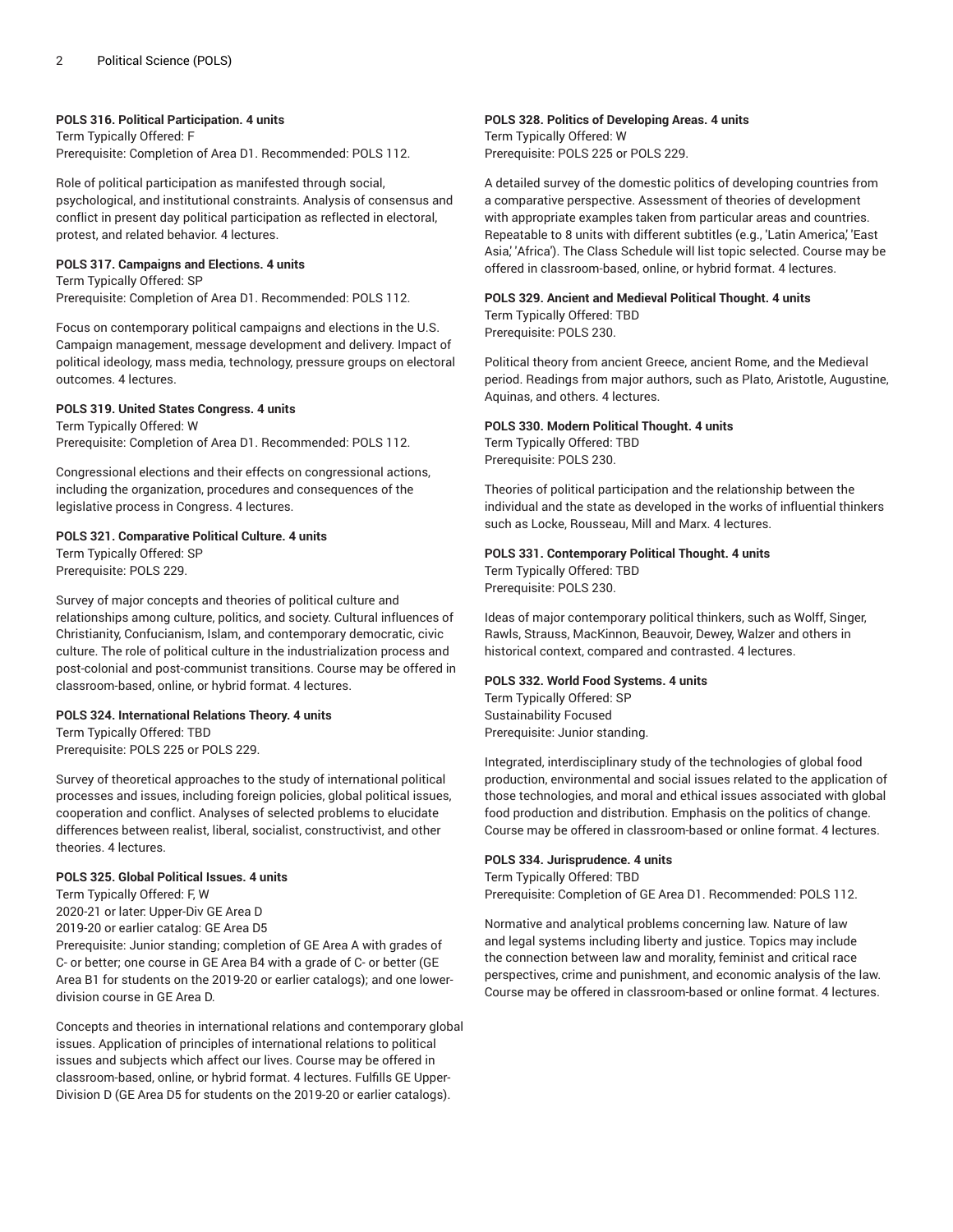#### **POLS 337. U.S. and China in the Contemporary World. 4 units**

Term Typically Offered: TBD

2020-21 or later: Upper-Div GE Area D

2019-20 or earlier catalog: GE Area D5

Prerequisite: Junior standing; completion of GE Area A with grades of C- or better; one course in GE Area B4 with a grade of C- or better (GE Area B1 for students on the 2019-20 or earlier catalogs); and one lowerdivision course in GE Area D.

Investigation of China's political history with close attention to past and present U.S.-China relations. Topics include the conflict over Taiwan, territorial disputes in the South China Sea, and ongoing economic cooperation and competition, concerning trade and debt. 4 lectures. Fulfills GE Upper-Division D (GE Area D5 for students on the 2019-20 or earlier catalogs).

#### **POLS 338. Critical Issues in American Politics. 4 units**

Term Typically Offered: W, SP

2020-21 or later: Upper-Div GE Area D

2019-20 or earlier catalog: GE Area D5

Prerequisite: Junior standing; completion of GE Area A with grades of Cor better; one course in GE Area B4 with a grade of C- or better (GE Area B1 for students on the 2019-20 or earlier catalogs); and completion of GE Area D1. Recommended: POLS 112 (GE Area D1).

Examination of significant social, legal, economic and political issues that face the country and how the basic institutions of government-national, state, local-are responding to them; assessment of policies to correct these problems. 4 lectures. Crosslisted as HNRS/POLS 338. Fulfills GE Upper-Division D (GE Area D5 for students on the 2019-20 or earlier catalogs).

# **POLS 339. Authoritarian and Democratic Rule. 4 units**

Term Typically Offered: TBD

2020-21 or later: Upper-Div GE Area D

2019-20 or earlier catalog: GE Area D5

Prerequisite: Junior standing; completion of GE Area A with grades of C- or better; one course in GE Area B4 with a grade of C- or better (GE Area B1 for students on the 2019-20 or earlier catalogs); and one lowerdivision course in GE Area D.

A comparative examination of governing institutions used throughout the world. Emphasis on the diversity of governmental designs found within both authoritarian and democratic regimes. 4 lectures. Fulfills GE Upper-Division D (GE Area D5 for students on the 2019-20 or earlier catalogs).

# **POLS 340. American Judicial Politics. 4 units**

Term Typically Offered: W Prerequisite: Completion of GE Area D1. Recommended: POLS 112.

Empirical aspects of the decision making of federal and state courts, with an emphasis on understanding how interactions between the courts and other political factors shape judicial behavior. 4 lectures.

#### **POLS 341. American Constitutional Law. 4 units**

Term Typically Offered: F, W, SP Prerequisite: Completion of GE Area D1. Recommended: POLS 112.

United States Supreme Court decisions in the areas of separation of powers, judicial review, commerce clause, federalism, due process. Course may be offered in classroom-based or online format. 4 lectures.

# **POLS 342. Constitutional Theory. 4 units**

Term Typically Offered: W Prerequisite: POLS 245. Recommended: POLS 112 or POLS 341.

Competing theories of constitutional interpretation. Emphasis on the conflict between judicial review and democracy, effects of political events on constitutional evolution, merits of different approaches to constructing constitutional meaning. 4 lectures.

# **POLS 343. Civil Rights in America. 4 units**

Term Typically Offered: F, W, SP USCP Prerequisite: Completion of GE Area D1. Recommended: POLS 112.

Case-based examination of discrimination based on race, ethnic, gender, and sexual orientation in the United States. Emphasis on the Supreme Court's interpretation of the Equal Protection Clause. Course may be offered in classroom-based or online format. 4 lectures. Fulfills USCP.

#### **POLS 344. Civil Liberties. 4 units**

Term Typically Offered: F, W, SP Prerequisite: Completion of GE Area D1. Recommended: POLS 112.

Role of Supreme Court as interpreter of civil liberties. Topics may include freedom of expression and religion, search and seizure, due process of law. Course may be offered in classroom-based or online format. 4 lectures.

#### **POLS 347. Politics and Popular Culture. 4 units**

Term Typically Offered: TBD Prerequisite: POLS 112.

Intersection of politics and mass media. How political actors use popular culture to establish issue agendas, convey political concepts, symbolism, rhetoric and values. 4 lectures.

#### **POLS 348. Early American Political Thought. 4 units**

Term Typically Offered: TBD 2020-21 or later: Upper-Div GE Area D 2019-20 or earlier catalog: GE Area D5

Prerequisite: Junior standing; completion of GE Area A with grades of Cor better; one course in GE Area B4 with a grade of C- or better (GE Area B1 for students on the 2019-20 or earlier catalogs); completion of GE Area D1; and one course in GE Area D2 (or in GE Area D3 for students on the 2019-20 or earlier catalogs). Recommended: POLS 112 (GE Area D1).

The central political ideas of America's leading thinkers from the arrival of the Mayflower to the Civil War. Selections may include readings of American political ideas from Winthrop, Paine, Publius, Hamilton, de Tocqueville, Douglass, Calhoun, Thoreau, and Lincoln, among others. 4 lectures. Fulfills GE Upper-Division D (GE Area D5 for students on the 2019-20 or earlier catalogs).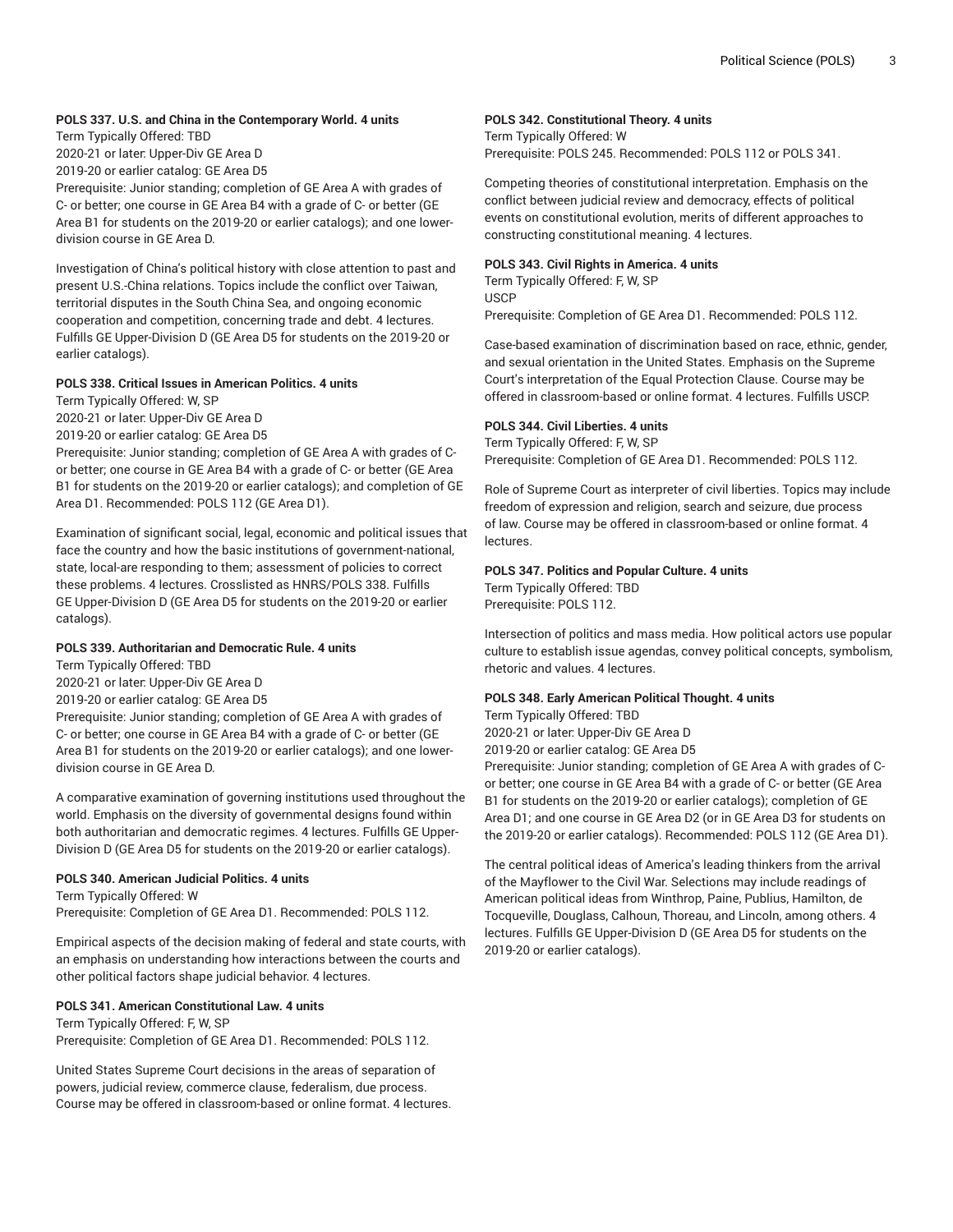#### **POLS 349. Contemporary American Political Thought. 4 units**

Term Typically Offered: TBD

2020-21 or later: Upper-Div GE Area D

2019-20 or earlier catalog: GE Area D5

Prerequisite: Junior standing; completion of GE Area A with grades of Cor better; one course in GE Area B4 with a grade of C- or better (GE Area B1 for students on the 2019-20 or earlier catalogs); and completion of GE Area D1. Recommended: POLS 112 (GE Area D1).

The central political ideas of America's leading thinkers from the Civil War to the present. 4 lectures. Fulfills GE Upper-Division D (GE Area D5 for students on the 2019-20 or earlier catalogs).

#### **POLS 351. Public Policy and Administration. 4 units**

Term Typically Offered: F, W Prerequisite: Completion of GE Area D1. Recommended: POLS 112.

Systematic and critical approach to evaluating and designing public policies and the development of management functions in government. Attention given to intergovernmental relations and case studies in economic development, health, the environment, and other policy areas. Course may be offered in classroom-based or online format. 4 lectures.

#### **POLS 359. Research Design. 4 units**

Term Typically Offered: F, W, SP Prerequisite: STAT 217.

Methodology and research design used in qualitative and quantitative analysis. Examination of multiple methods used to analyze political phenomena in the political science discipline. 4 lectures.

#### **POLS 361. Data Analysis in Political Science. 4 units**

Term Typically Offered: F, W, SP Prerequisite: POLS 359.

Survey of data analysis in political science, up to and including multiple regression. Software instruction to facilitate understanding of quantitative approaches to political research. 4 lectures.

#### **POLS 375. California Politics. 4 units**

Term Typically Offered: F Prerequisite: Completion of GE D1. Recommended: POLS 112.

Political culture, processes, behavior, institutions, public policy and distribution of power in California state and substate governments. 4 lectures.

# **POLS 380. Religion and Politics in the Israeli-Palestinian Conflict. 4 units** Term Typically Offered: W

Prerequisite: Completion of GE Area A with grades of C- or better. Recommended: Completion of one class in POLS or RELS.

The root causes of the Israeli-Palestinian conflict and its current manifestation. Possibilities for solutions from the perspectives of religious studies and political science. 4 lectures. Crosslisted as POLS/ RELS 380.

# **POLS 381. Peace and War. 4 units**

Term Typically Offered: SP Prerequisite: POLS 225 or POLS 229.

Dynamics of interstate peace and war. Topics include: military strategy, the military-industrial complex, arms races and disarmament, diplomacy, deterrence and pre-emption, collective security and alliance behavior, civil-military relations, post-conflict reconstruction, and the role of international law and organizations. 4 lectures.

#### **POLS 382. Comparative Foreign Policy. 4 units**

Term Typically Offered: TBD Prerequisite: POLS 225 or POLS 229.

Systematic analysis of the international and domestic pressures leading different states to take particular foreign policy stances, with appropriate examples taken from different regions of the world. Discussion of contemporary foreign policy issues and responses. 4 lectures.

#### **POLS 383. Politics of the European Union. 4 units**

Term Typically Offered: TBD Prerequisite: POLS 225 or POLS 229.

History and development of the European Union in the context of theories of regional integration. Overview of institutional and policymaking machinery of the EU. Current issues facing member states. Impact of EU on US interests and world politics more generally. 4 lectures.

#### **POLS 384. Comparative Law. 4 units**

Term Typically Offered: TBD Prerequisite: POLS 225 or POLS 229.

Survey of cultural, historic, institutional, and social contexts of legal traditions. Emphasis on comparing western common and code law to Confucian, Islamic, indigenous and other nonwestern societies. Comparative topics may include prison reform, property rights, constitutional law, international law, rule of law, and the judicialization of politics. Course may be offered in classroom-based or online format. 4 lectures.

#### **POLS 385. Advanced Model United Nations. 2 units**

Term Typically Offered: W, SP CR/NC Prerequisite: POLS 285.

Preparation for participation in collegiate Model United Nations conferences. Rules of procedure and debate, preparation of country position papers, and resolution writing. Discussion of current issues of concern to the United Nations. Credit/No Credit grading only. Total credit limited to 6 units. 2 lectures.

#### **POLS 386. Government Internship. 2-12 units**

Term Typically Offered: F, W, SP CR/NC Prerequisite: Consent of instructor. Recommended: Junior standing with a minimum 2.5 GPA.

Supervised work experience in a government or related public agency. Intern will function as an employee subject to all the duties and responsibilities of employees engaged in comparable work. 30 hours of work experience per unit of credit. Total credit limited to 12 units. Credit/ No Credit grading.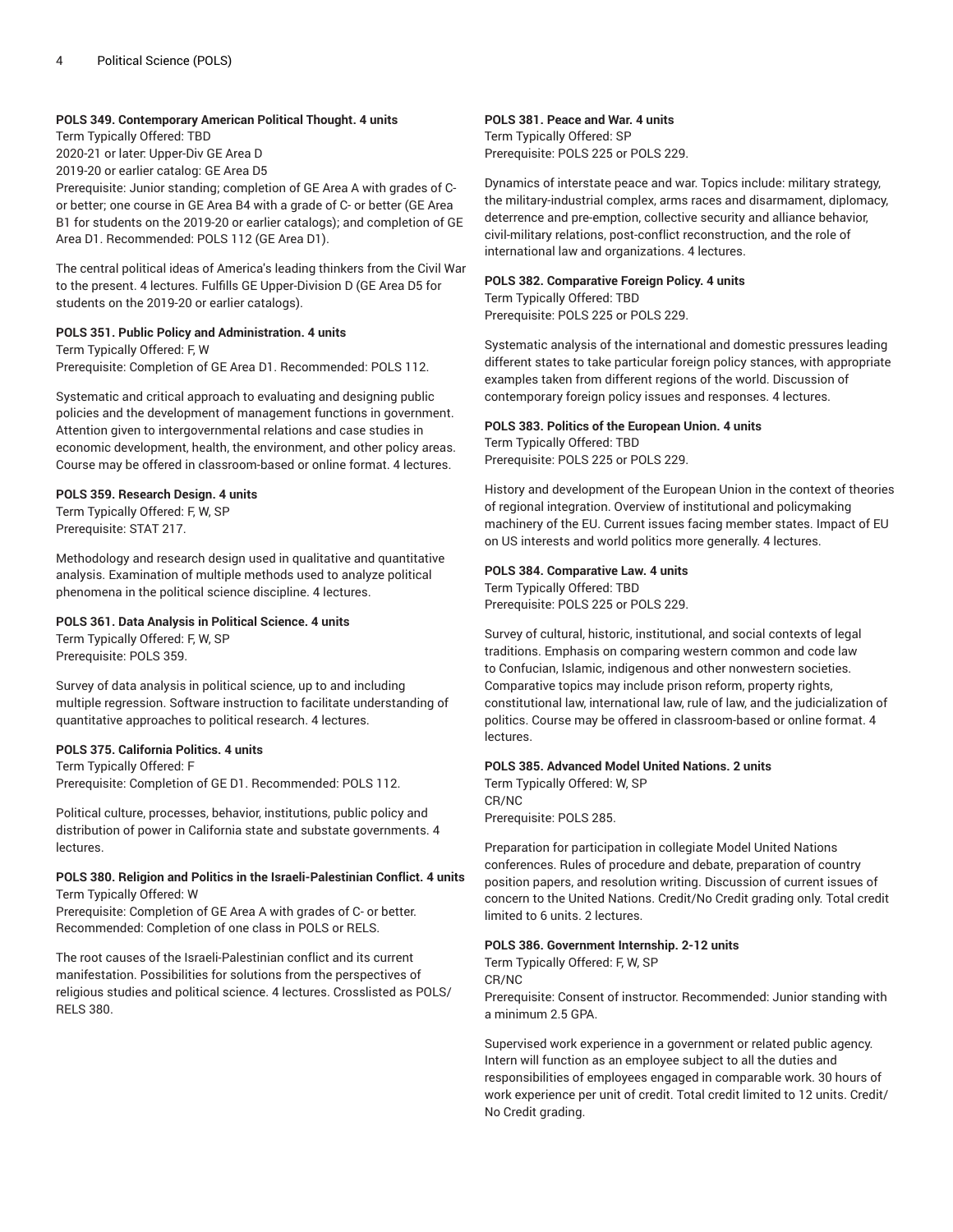## **POLS 387. Research Internship. 1-8 units**

Term Typically Offered: F, W, SP CR/NC Prerequisite: POLS 359 and POLS 361.

Faculty-supervised research experience on various topics related to politics and government. Student research assistantship with a faculty member engaging in a research project. Total credit limited to 8 units. Credit/No Credit grading only.

# **POLS 395. Advanced Mock Trial. 2 units**

Term Typically Offered: W CR/NC Prerequisite: Consent of instructor.

Advanced preparation for participation in intercollegiate mock trial competitions. Emphasis on advanced topics and techniques related to evidence, trial procedure, objections, and witness examination. Extensive hands-on practice in arguing a legal case. Credit/No Credit grading only. Total credit limited to 4 units. 2 lectures.

#### **POLS 400. Special Problems for Advanced Undergraduates. 1-4 units** Term Typically Offered: F, W, SP

Prerequisite: Consent of department chair.

Individual investigation, research, study, or survey of selected problems. Total credit limited to 8 units.

# **POLS 417. Feminist Legal Theory. 4 units**

Term Typically Offered: TBD Prerequisite: Completion of GE Area D1. Recommended: POLS 112.

Different approaches to US feminist legal theory and topics in gender and US law. Topics covered include employment, domestic violence, sexual harassment, reproductive justice, sex work, rape, and welfare reform. 4 seminars. Crosslisted as POLS/WGQS 417. Formerly WGS 417.

#### **POLS 419. Social Movements and Political Protest. 4 units**

Term Typically Offered: W Prerequisite: Completion of GE Area D1. Recommended: POLS 112.

Selected U.S. social movements, including abolitionism, feminism, civil rights, gay rights, the Christian right, and environmentalism. Political opportunities and constraints that impact collective political action, and effects of grassroots struggles for justice in U.S. politics and society. 4 lectures.

# **POLS 420. Contemporary U.S. Foreign Policy. 4 units**

Term Typically Offered: W Prerequisite: POLS 225 or POLS 229.

Historical influences and theoretical assumptions behind U.S. foreign policy. Examination of American power and influence, examining key concepts from public opinion, business interests, executive privilege, diplomacy, propaganda, trade, and military strategies. 4 lectures.

#### **POLS 425. Comparative Political Corruption. 4 units** Term Typically Offered: TBD

Prerequisite: POLS 112 and POLS 229.

Examination of the causes and effects of corruption in the United States and around the world, and the problems corruption causes in different societies. Particular attention will be placed on the role of political and social institutions. 4 seminars.

# **POLS 426. International Organizations and Law. 4 units**

Term Typically Offered: W Prerequisite: POLS 225 or POLS 229.

Analysis of contemporary international legal issues, such as arms control and nonproliferation, intellectual property rights and the World Trade Organization, and human rights and the United Nations. Case studies drawn from advancements in the biological sciences, such as those affecting public health. 4 lectures.

# **POLS 427. Politics of the Global Economy. 4 units**

Term Typically Offered: TBD

Prerequisite: POLS 225 and one course in GE Area D2 (or in GE Area D3 for students on the 2019-20 or earlier catalogs).

Political conflicts surrounding the trading, financial, and security structures of the international economy. Motivations, resources, and responses of states, international organizations, multinational corporations and other nonstate actors as they address economic, political, environmental, and security issues within these structures. Desirability and inevitability of globalization. 3 lectures and a research paper.

# **POLS 428. Issues and Topics in Comparative Politics. 4 units** Term Typically Offered: TBD

Prerequisite: POLS 229.

Selected topics and issues in the field of comparative politics. The Class Schedule will list topic selected. Total credit limited to 8 units. Course may be offered in classroom-based, online, or hybrid format. 4 lectures.

# **POLS 429. Issues and Topics in International Relations. 4 units** Term Typically Offered: W

Prerequisite: POLS 225.

Selected topics and issues in the field of international relations. The Class Schedule will list topic selected. Total credit limited to 8 units. 4 lectures.

# **POLS 430. Advanced Topics in Political Theory. 4 units**

Term Typically Offered: TBD Prerequisite: POLS 230.

In-depth examination of a theme or thinker in political theory. The Class Schedule will list topic selected. Total credit limited to 8 units. 4 lectures.

# **POLS 431. Issues and Topics in American Politics. 4 units**

Term Typically Offered: TBD Prerequisite: POLS 112 and junior standing.

Selected topics and issues in the field of American politics. The Class Schedule will list topic selected. Total credit limited to 8 units. 4 lectures.

# **POLS 435. Political Communication. 4 units**

Term Typically Offered: SP Prerequisite: POLS 112 and Junior standing.

Introduction to political communication. Concepts, theories and methods from areas such as communication, media studies, journalism, political science, and public policy. How language and non-verbal communication used by the media, government, and other actors shapes public perception of and behavior in the social, political, and scientific world. 4 lectures.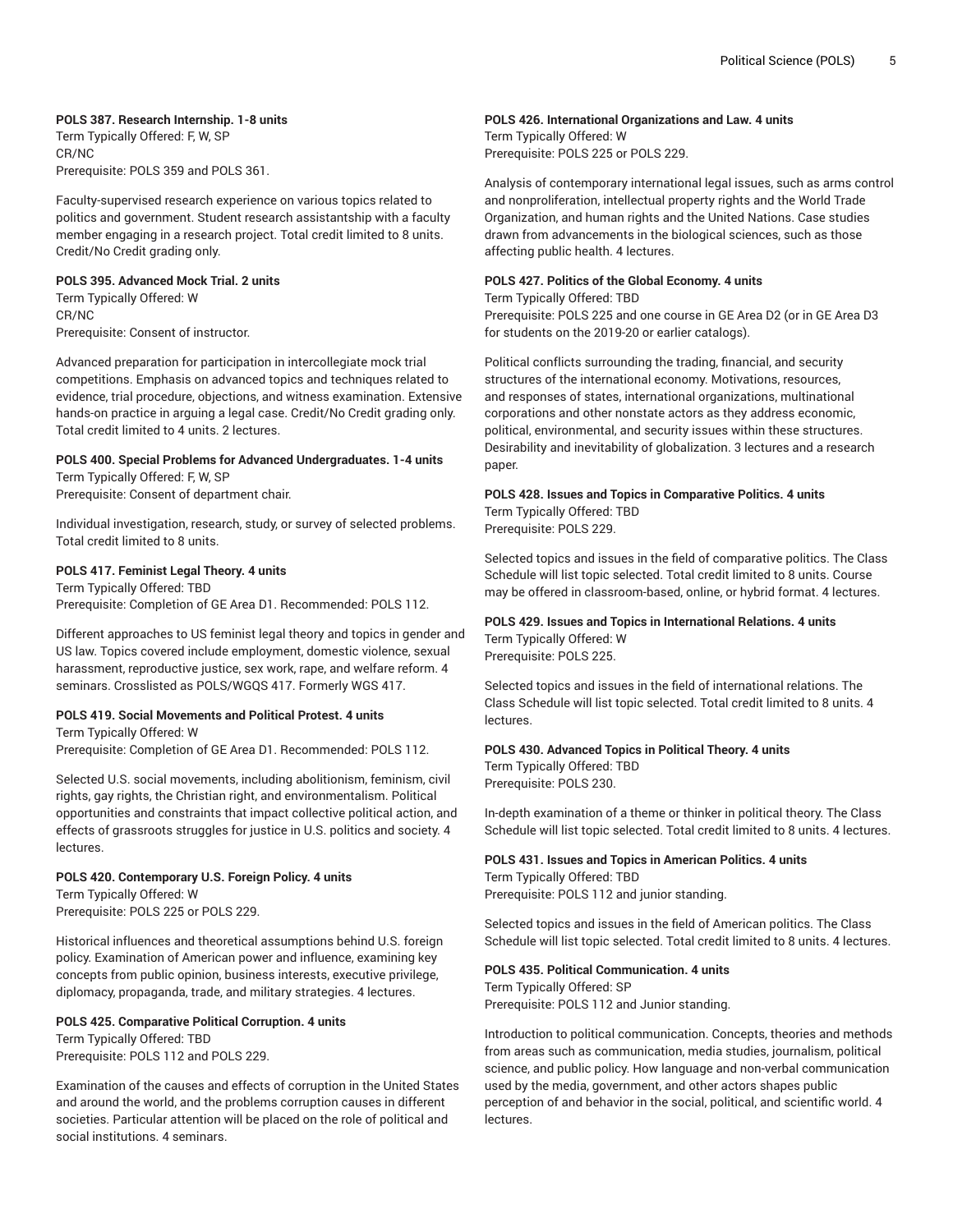# **POLS 440. California Student Bill Project. 2 units**

Term Typically Offered: TBD

Prerequisite: POLS 112 and consent of instructor. Recommended: POLS 375.

Experiential, project-based course where students will draft a bill and work to move it through the California Legislature toward becoming law. Field trip may be required. Total credit limited to 6 units. 2 seminars.

#### **POLS 445. Voting Rights and Representation. 4 units**

Term Typically Offered: W USCP Prerequisite: POLS 112.

Philosophical, legal, and behavioral analysis of electoral representation; the 1965 Voting Rights Act; vote dilution; racial and partisan discrimination; voter identification and voter suppression. Similarities and differences across and within racial/ethnic/political groups in the US with regards to effective representation. 4 lectures. Fulfills USCP.

# **POLS 451. Technology and Public Policy. 4 units**

Term Typically Offered: W

Prerequisite: Completion of GE Area D1. Recommended: POLS 112.

Exploration of the historical and contemporary political influences shaping modern science and technology policy. Addresses sources of technological innovation, such as public-private partnerships, military R & D, democratic governance, and competitiveness among industrialized nations. Case studies may include cybersecurity, geoengineering, nanotechnology, and neurosciences. 4 seminars.

#### **POLS 452. Technology and International Development. 4 units** Term Typically Offered: F

Prerequisite: One course in GE Area D2 (or in GE Area D3 for students on the 2019-20 or earlier catalogs).

Examines potential for advanced technologies to support international development from political and social science perspective. Reviews historical efforts toward and socio-economic contexts of global development. Analyzes current applications of advanced technology for sustainable development, democracy-building, education, healthcare, and policy reform. 4 seminars.

# **POLS 455. Grant Writing. 4 units**

Term Typically Offered: SP Prerequisite: Junior standing and POLS 112.

Provides instruction in writing grants, evaluating grant proposals, and in researching and cultivating funding sources while considering organizational mission and program development. 4 lectures.

# **POLS 457. U.S. Reproductive Politics. 4 units**

Term Typically Offered: TBD Prerequisite: Completion of GE Area D1. Recommended: POLS 112.

Multi-disciplinary approach to the study of the law and politics of reproduction in the United States. Topics studied include histories of reproductive regulation, abortion law and politics, technology and fertility, and social policy and reproductive control. 4 seminars. Crosslisted as POLS/WGQS 457. Formerly WGS 457.

# **POLS 459. The Politics of Poverty. 4 units**

Term Typically Offered: F Prerequisite: Completion of GE Area D1. Recommended: POLS 112.

Analysis of the politics and policies associated with the American welfare state, focusing on welfare and homelessness policies. Exploration of the causes of poverty and how social policy responds to poverty. 4 lectures.

#### **POLS 461. Senior Project I. 2 units**

Term Typically Offered: F, W, SP Prerequisite: POLS 359, POLS 361, and senior standing.

Selection and completion of a project under faculty supervision. Project results presented in a formal paper.

#### **POLS 462. Senior Project II. 2 units**

Term Typically Offered: F, W, SP Prerequisite: POLS 359, POLS 361, and senior standing.

Selection and completion of a project under faculty supervision. Project results presented in a formal paper.

# **POLS 470. Selected Advanced Topics. 1-4 units**

Term Typically Offered: TBD Prerequisite: POLS 112 and junior standing.

Directed courses on timely issues and topics for advanced students. Open to undergraduate and graduate students. The Class Schedule will list topic selected. Total credit limited to 12 units. 1 to 4 lectures.

#### **POLS 471. Urban Politics. 4 units**

Term Typically Offered: W Prerequisite: POLS 112.

Theoretical approaches, concepts, and politics associated with urban governments. Urban power structures, the relationship between urban society and politics, and inter-governmental relations. 3 lectures and a research paper.

#### **POLS 500. Independent Study. 1-4 units**

Term Typically Offered: F, W, SP Prerequisite: Graduate standing with minimum of 12 units.

Individual research, studies, or surveys under the supervision of the faculty. Total credit limited to 4 units.

# **POLS 510. Research Design. 4 units**

Term Typically Offered: F

Prerequisite: Graduate standing or consent of instructor.

Approaches to policy research, question development, hypothesis framing, literature reviews, sampling, measurement, and approaches to analysis. 4 lectures.

# **POLS 515. Public Policy. 4 units**

Term Typically Offered: F Prerequisite: Graduate standing, or consent of instructor.

Theoretical and practical approaches to public policy making and contemporary policy issues such as markets; regulation; criminal justice; housing; environment; poverty; health care and education. 4 lectures.